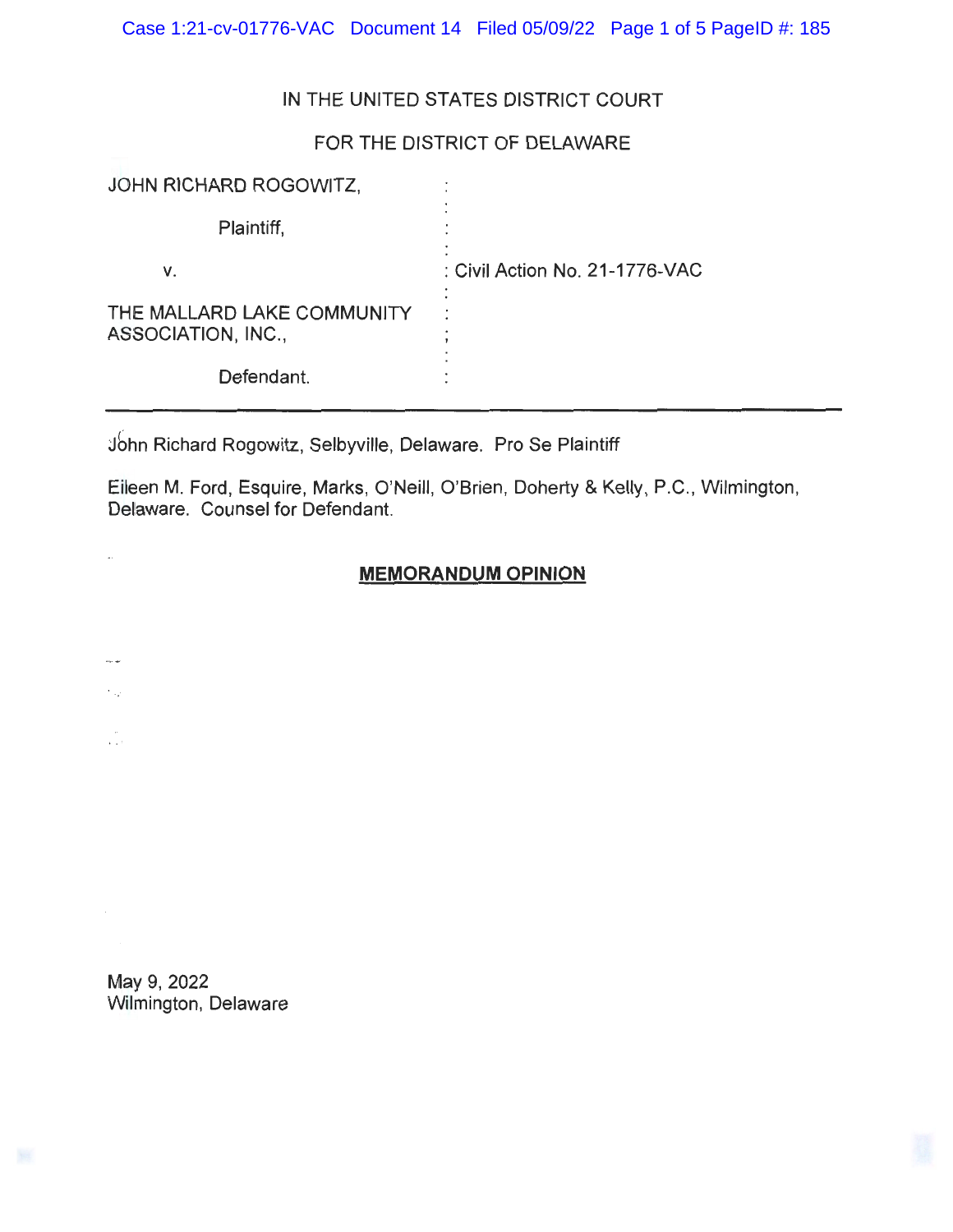#### **ANDREWS, U.S. District Judge:**

Plaintiff John Richard Rogowitz appears pro se and proceeds in forma pauperis. He commenced this action on December 20, 2021. (D.I. 2). Before the Court had an opportunity to screen the case, Defendant filed motions to dismiss. (D.I. 10, 12). The Court proceeds to screen the Complaint pursuant to 28 U.S.C. § 1915(e)(2)(B).

#### **BACKGROUND**

., s<sup>1</sup> The following facts are taken from the Complaint and assumed to be true for purposes of screening the Complaint. See Umland v. PLANCO Fin. Servs., Inc., 542 F.3d 59, 64 (3d Cir. 2008). Plaintiff filed this matter as a complaint and request for injunction. (D.I. 2). He asserts this Court has jurisdiction by reason of a federal guestion and diversity of citizenship.  $(Id.$  at 3). The civil cover sheet refers to this matter as a foreclosure action. (D.I .2-2). The Complaint alleges that "a cloud on all title activity exists due to no definitive claimant of ownership of the due notes due to divergent paths taken by both the mortgage note and by the deed of trust." (D.I. 2 at 4). Plaintiff alleges the denial of his right to "due process and constitutional rights per improper mortgage company procedures, both servicing through an independent Broker/realtor, and otherwise, and including, but not limited to, improper noticing for mortgage note and deed activities." (Id. at 5). Plaintiff seeks compensatory and punitive damages. (Id.).

# **IS SCREENING OF COMPLAINT**

븕 A federal court may properly dismiss an action sua sponte under the screening provisions of 28 U.S.C. § 1915(e)(2)(B) if "the action is frivolous or malicious, fails to state a claim upon which relief may be granted, or seeks monetary relief from a 桂. 1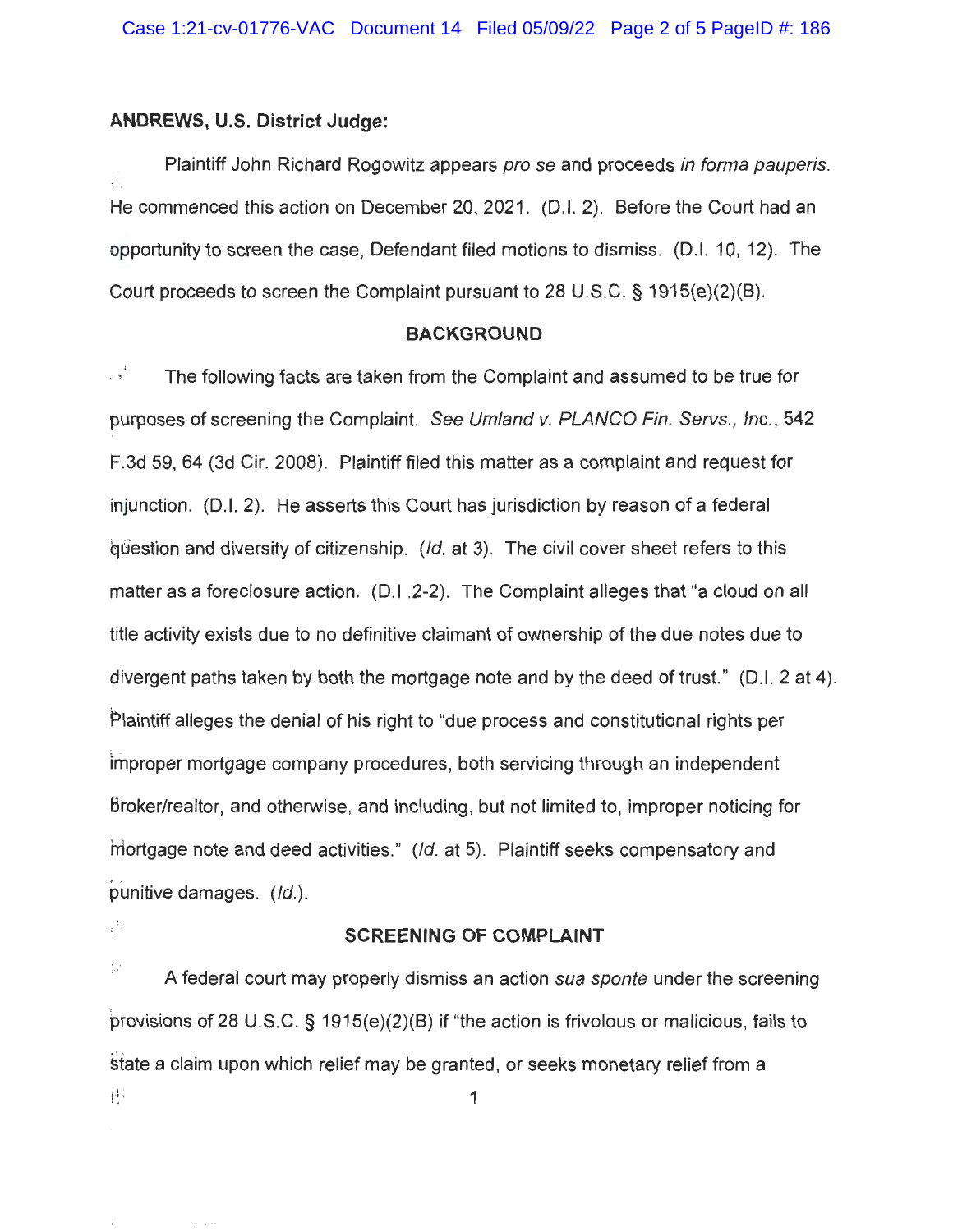defendant who is immune from such relief." Ball v. Famiglio, 726 F.3d 448, 452 (3d Cir. 2013). See also 28 U.S.C. § 1915(e)(2) (in forma pauperis actions). The Court must accept all factual allegations in a complaint as true and take them in the light most favorable to a pro se plaintiff. Phillips v. County of Allegheny, 515 F.3d 224, 229 (3d Cir. 2008); Erickson v. Pardus, 551 U.S. 89, 93 (2007). Because Plaintiff proceeds pro se, his pleading is liberally construed and his Complaint, "however inartfully pleaded , fnust be held to less stringent standards than formal pleadings drafted by lawyers." Erickson v: Pardus, 551 U.S. at 94.

/· ' . A complaint is not automatically frivolous because it fails to state a claim. See Wooley v. Wetzel, 957 F.3d . 366, 374 (3d Cir. 2020). "Rather, a claim is frivolous only Where it depends 'on an "indisputably meritless legal theory" or a "clearly baseless" or "fantastic or delusional" factual scenario."' Id.

The legal standard for dismissing a complaint for failure to state a claim pursuant •"1  $\overline{6}$  § 1915(e)(2)(B)(ii) is identical to the legal standard used when ruling on Rule 12(b)(6) motions. Tourscher v. McCullough, 184 F.3d 236, 240 (3d Cir. 1999). However, before dismissing a complaint or claims for failure to state a claim upon which relief may be granted pursuant to the screening provisions of 28 U.S.C. § 1915, the Court must grant Plaintiff leave to amend his complaint unless amendment would be inequitable or futile. \ See Grayson v. Mayview State Hosp., 293 F.3d 103, 114 (3d Cir. 2002).

A well-pleaded complaint must contain more than mere labels and conclusions. See Ashcroft v. Iqbal, 556 U.S. 662 (2009); Bell Atl. Corp. v. Twombly, 550 U.S. 544 ' .,-i ' (2007). A plaintiff must plead facts sufficient to show that a claim has substantive plausibility. See Johnson v. City of Shelby, 574 U.S.10 (2014). A complaint may not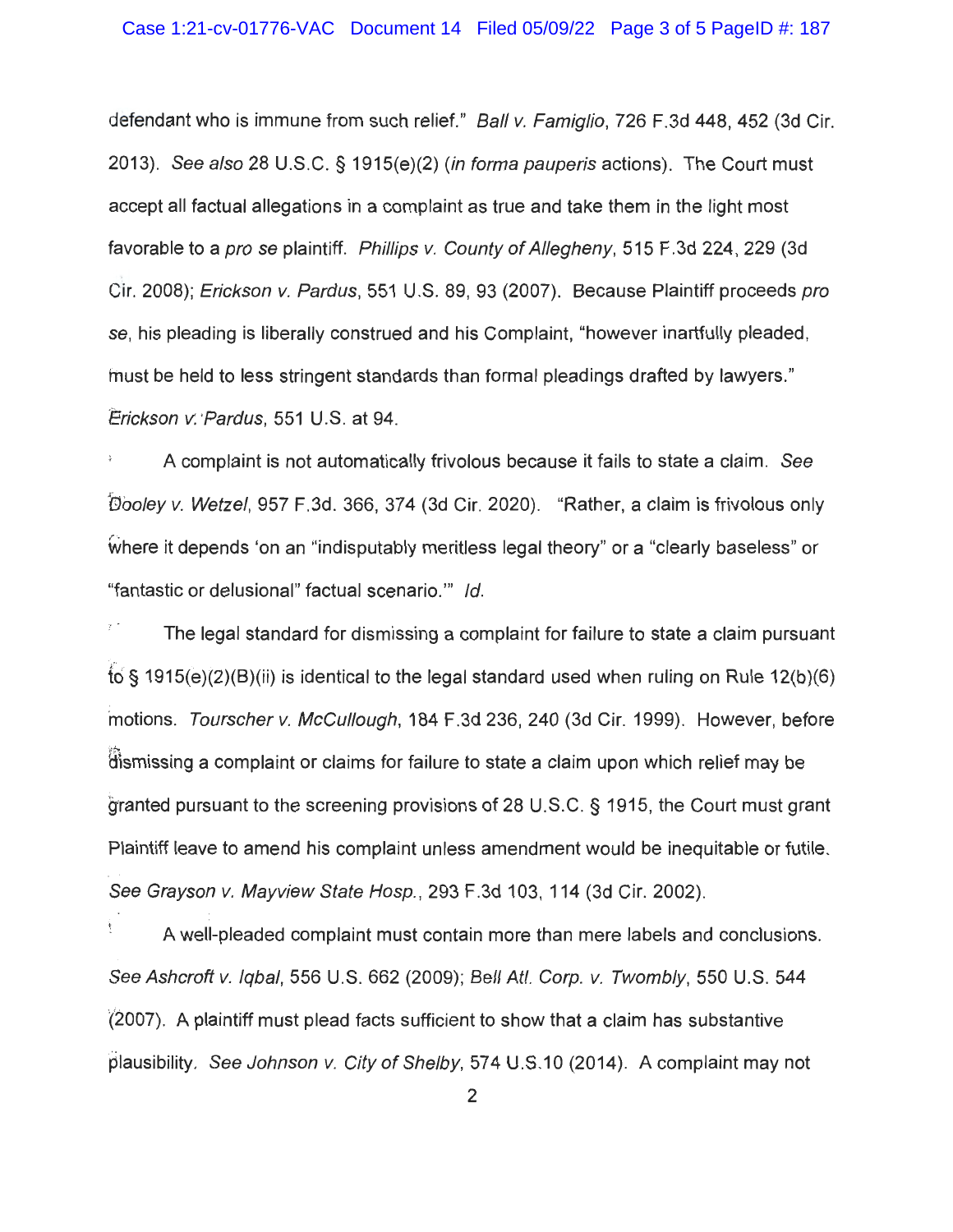#### Case 1:21-cv-01776-VAC Document 14 Filed 05/09/22 Page 4 of 5 PageID #: 188

dismissed, however, for imperfect statements of the legal theory supporting the claim asserted. See id. at 11.

A court reviewing the sufficiency of a complaint must take three steps: (1) take note of the elements the plaintiff must plead to state a claim; (2) identify allegations that, because they are no more than conclusions, are not entitled to the assumption of truth ; and (3) when there are well-pleaded factual allegations, assume their veracity and then determine whether they plausibly give rise to an entitlement to relief. Connelly v. Lane Constr. Corp. , 809 F.3d 780, 787 (3d Cir. 2016). Elements are sufficiently alleged when the facts in the complaint "show" that the plaintiff is entitled to relief. Iqbal, 556 U.S. at 679 (quoting Fed. R. Civ. P. 8(a)(2)). Deciding whether a claim is plausible will be a "context-specific task that requires the reviewing court to draw on its judicial experience and common sense." Id.

# € **DISCUSSION**

 $\sim$ The Complaint will be dismissed for lack of jurisdiction. I have reviewed the Complaint and it does not raise a federal civil claim for violations of the United States Constitution or federal statutes. See 28 U.S.C. § 1331. Plaintiff alleges violations of his right to due process and constitutional rights in a conclusory manner, yet the Complaint §tates no such claims. In addition, both parties are in domiciled in Delaware and, therefore, there is no diversity of citizenship as required for diversity jurisdiction. See 28 U.S.C. § 1332.

 $\heartsuit$  The Court does not have jurisdiction over this matter. Therefore, the case will be dismissed.

3

司

 $\mathcal{B}_\star$ 

 $\langle$ 

u

{ ., '